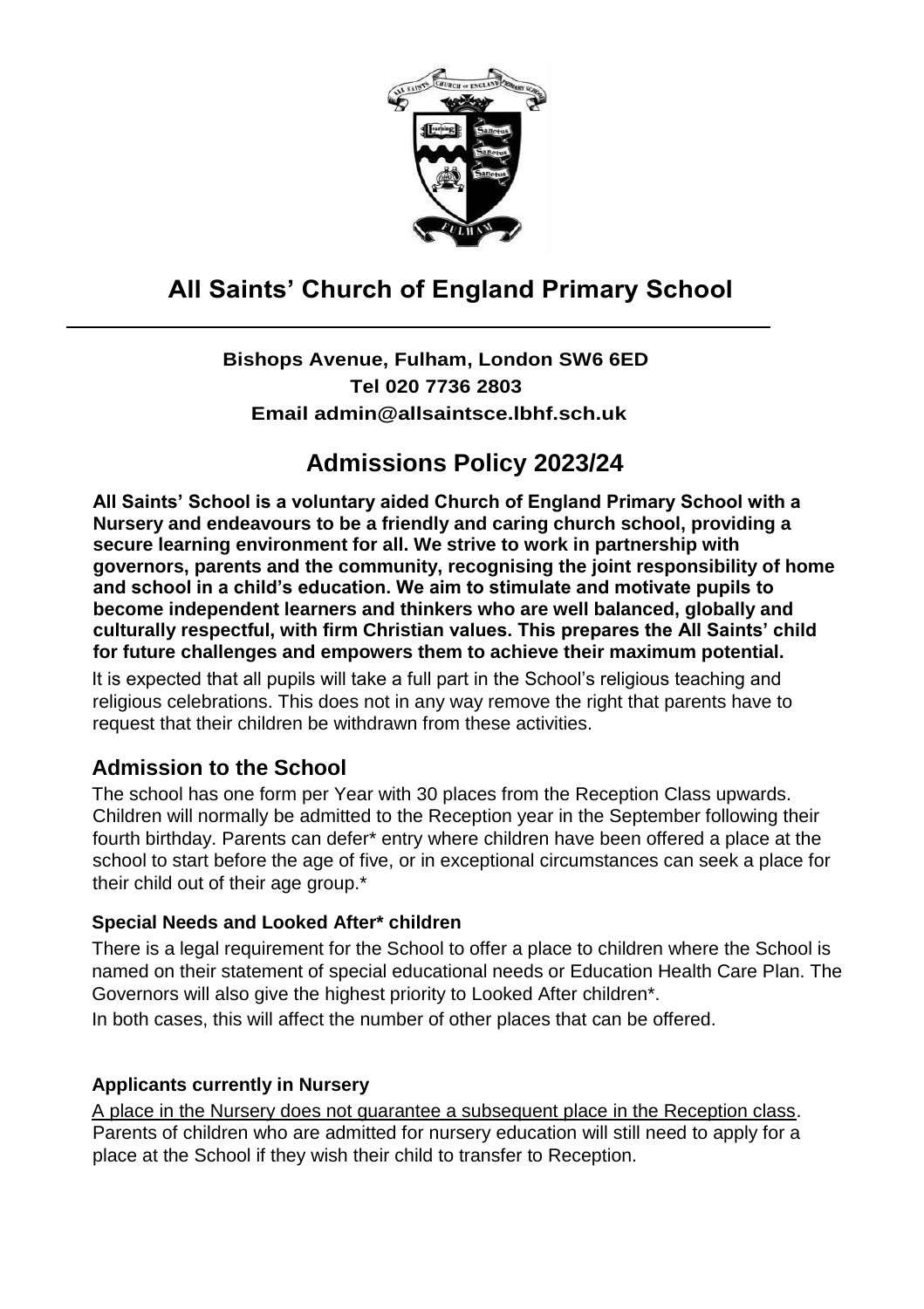#### **Applying for a Place**

Applicants must complete their home borough *Common Application Form*. Applications for Hammersmith & Fulham can be made on-line by following the relevant links on the Borough's website, [www.lbhf.gov.uk](http://www.lbhf.gov.uk/) and need to be made by **15 January 2023**. Late Applications will be considered 'in year' applications\*.

around 19 April 2023. Parents who have made online applications will also be All applications will be co-ordinated by LB Hammersmith & Fulham's Education Department, who will send applicants their respective offer or rejection letters on or able to view the outcome online via the local authority on or around the eve of 19 April 2023.

#### **Supplementary Information Form for Church place applications**

**Church**\* places are available to committed and practising\* members of All Saints Church (Fulham), St Etheldreda & St Clements (Fulham) and any other Church of England Church Applicants wishing to apply for a **Church\*** place should also complete a *Supplementary Information Form*, available from October 2021 from the School Office. This must be returned to the School Office by **15 January2023**.

#### **False or withheld information**

The Governors reserve the right not to make an offer, or may seek to withdraw an offer of a place to any child whose parents have supplied false information or withheld information on the Common Application or Supplementary Information Forms.

### **Arrangements for when the School is oversubscribed**

Where there are more applications than there are places available, the Governors will give priority to **Looked After Children\***.

Up to 50% of the outstanding places, once Looked After Children have been accounted for, will be offered as **Church**\* ones, after which all applications will be treated as **Open** places taking no account of Christian Commitment.

When determining places, applications are sorted into one of the four categories defined below and are ranked within each category by distance from the school\* with those living closest ranked highest.

Places will be allocated with each category considered in the following order: Category 1, Category 2, Category 3, Category 4.

| <b>CATEGORY</b><br><b>PRIORITY ORDER</b><br>Each Category is ranked<br>by distance from the<br>school and taken in<br>priority order. | <b>CHURCH* PLACES</b><br>Up to 50% of all available places once<br>Looked After Children have been taken<br>into account. | <b>OPEN PLACES</b><br>Christian<br>Commitment is not<br>required. |
|---------------------------------------------------------------------------------------------------------------------------------------|---------------------------------------------------------------------------------------------------------------------------|-------------------------------------------------------------------|
|                                                                                                                                       |                                                                                                                           |                                                                   |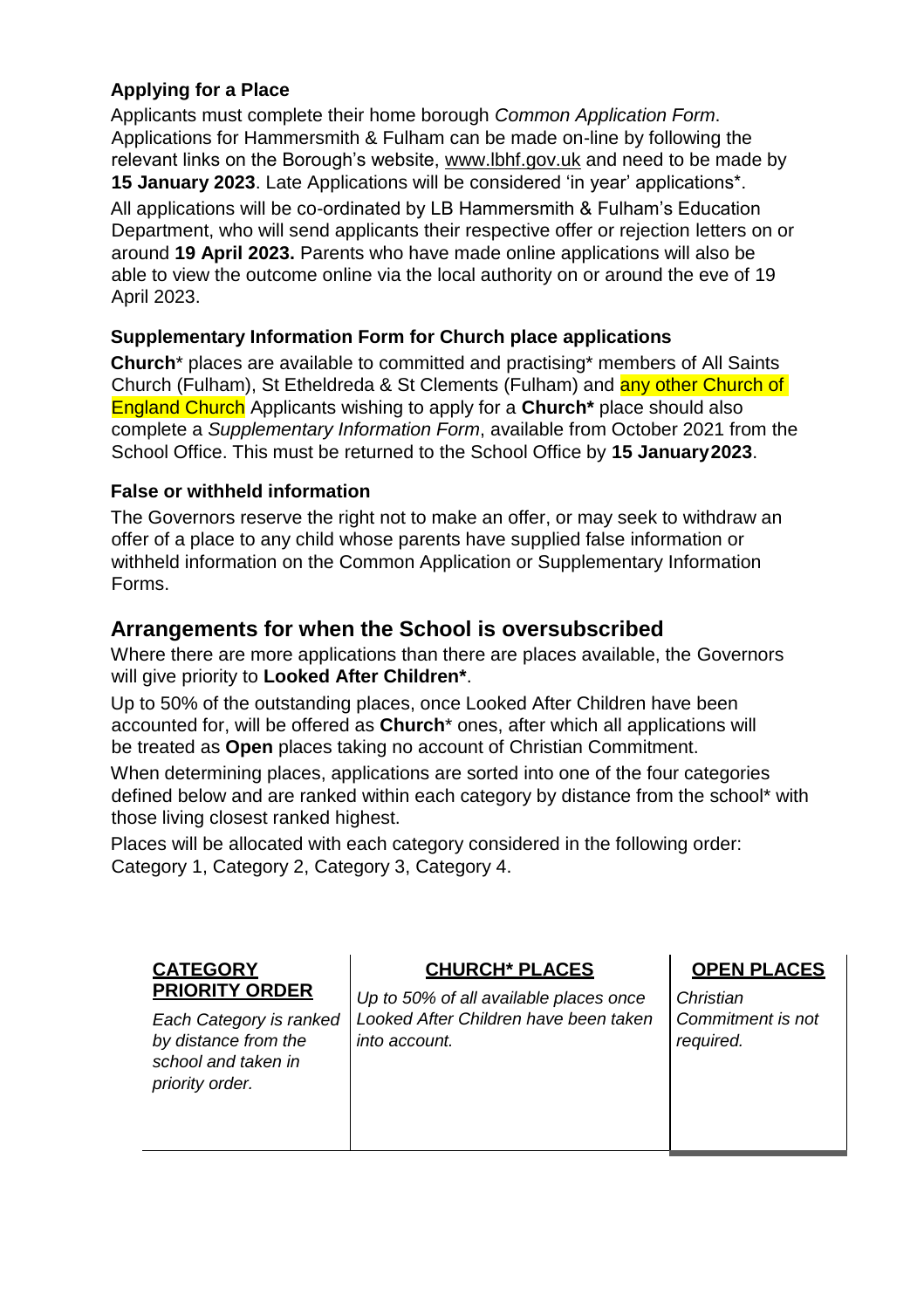| <b>Category 1 (Church</b><br>Siblings) | Children of committed and practising<br>families* who will have a sibling* in<br>the school at the time of attendance.<br>Priority will be given in the following<br>order:<br>1. committed and practising<br>members of the churches of<br>All Saints (Fulham) and St<br>Etheldreda & St Clements<br>(Fulham)<br>2. committed and practising<br>members of another Church of<br><b>England Church</b> |                                                                                     |
|----------------------------------------|--------------------------------------------------------------------------------------------------------------------------------------------------------------------------------------------------------------------------------------------------------------------------------------------------------------------------------------------------------------------------------------------------------|-------------------------------------------------------------------------------------|
| <b>Category 2 (Open</b><br>Siblings)   |                                                                                                                                                                                                                                                                                                                                                                                                        | Children who will<br>have a sibling* in<br>the school at the<br>time of attendance. |
| <b>Category 3 (Church</b><br>places)   | Children of committed and practising<br>families*. Priority will be given in the<br>following order:<br>1. committed and practising<br>members of the churches of<br>All Saints (Fulham) and St<br>Etheldreda & St Clements<br>(Fulham)<br>committed and practising<br>2.<br>members of another Church of<br><b>England Church</b>                                                                     |                                                                                     |
| <b>Category 4 (Open</b><br>places)     |                                                                                                                                                                                                                                                                                                                                                                                                        | All other applicants.                                                               |

In circumstances where there is one place in a class and twins are to be offered, a 31<sup>st</sup> place will be created to accommodate both children in line with the Schools Admissions Code.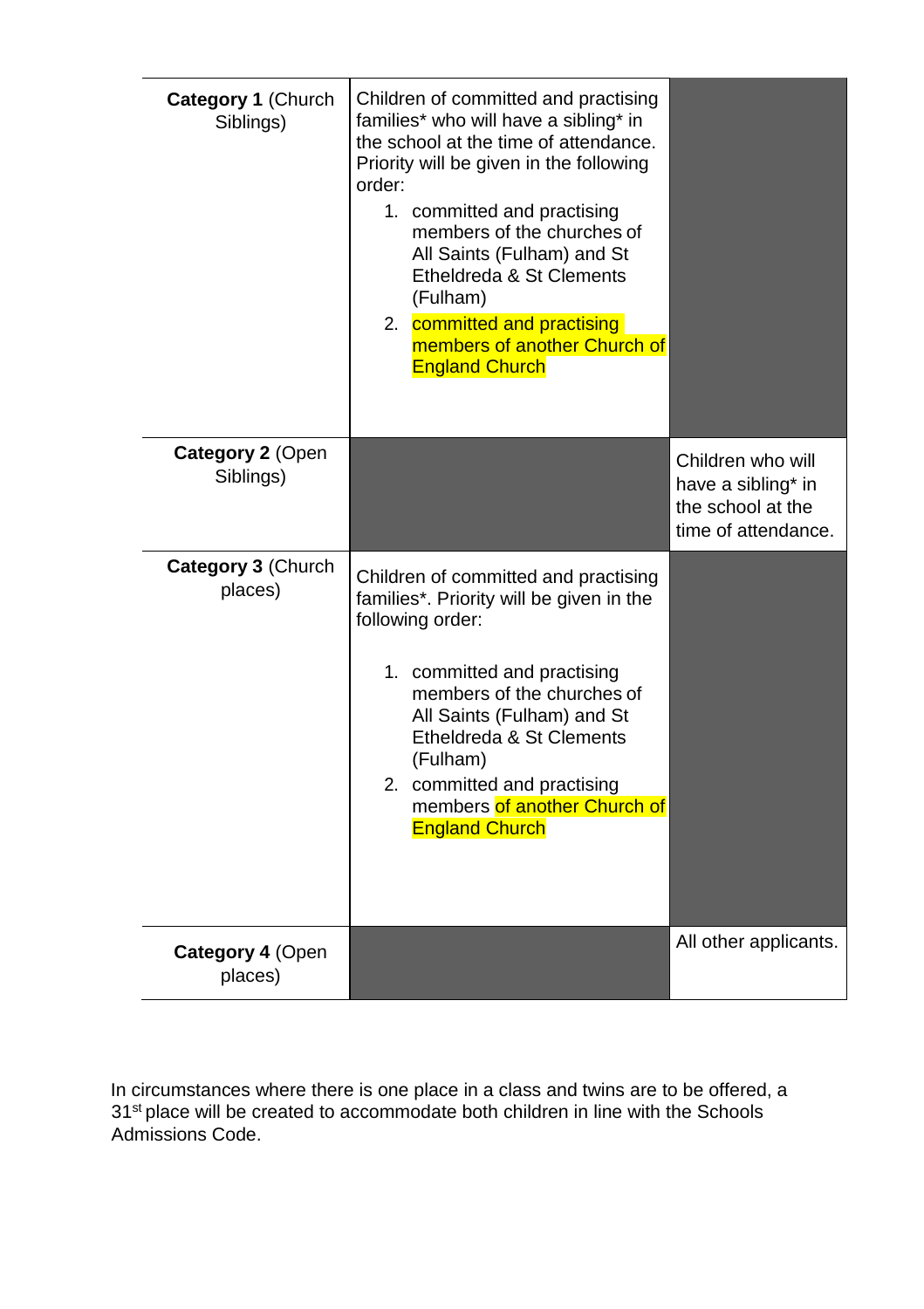#### **Waiting List**

A Waiting List will be maintained by the School, which will be re-ranked in line with the School's oversubscription criteria whenever a new child is added to it. Looked after children, previously looked after children, and those allocated a place at the school in accordance with LB Hammersmith & Fulham's Fair Access Protocol, will take precedence over those on the waiting list.

#### **Appeals**

Any appeals regarding Reception places will be handled in accordance with the statutory appeals process published on the school website at [http://www.allsaintsce.lbhf.sch.uk](http://www.allsaintsce.lbhf.sch.uk/)

## **\*Definitions of terms contained in the Admissions Policy**

**Proof of residence** A child's home will be the address at which the child normally resides (as defined by the London Borough of Hammersmith & Fulham) and which has been notified to the school and other relevant agencies as being the child's normal place of residence.

**Deferred entry** In line with the Schools Admissions Code, parents can defer their child's entry to the Reception year until later in the school year, where they have been offered a place at a school to start before they are of compulsory school age. Where entry is deferred, the School will hold the place for that child and not offer it to another child. However, entry cannot be deferred beyond the beginning of the term after the child's fifth birthday, nor beyond the end of the Reception year. In practice this means that parents could defer entry until January for children born between 1<sup>st</sup> September and 31 December, or until April for children born between 1 January and 31 August. Parents can also request that their child attends part-time until they reach compulsory school age.

**Out of year group admissions** Paragraph 2.17 of the Schools Admissions Code 2014 allows parents to seek a place for their child outside of their normal age group, for example, if the child is gifted and talented, or has experienced problems such as ill health, or is summer born.

Requests for an application to be considered for Reception entry for the following year should be made when completing the *Common Application Form*, which must be submitted to the applicant's home borough by **15th January 2023**. This enables the application still to be processed alongside all other applicants should the request for later admission be refused by the Governors of the school. Such requests would normally apply to children that are summer born (between April 1 and 31 August) and where there are significant reasons that would benefit the child's academic, social and emotional development by starting Reception a year later than normal. It is for the Governors, taking into account the head teacher's views, to decide whether or not the individual child's circumstances present the need for entry to Reception a year late. Such requests will only be agreed in exceptional circumstances. Relevant professional support (for example, from a GP, hospital consultant, social worker or education professional) will need to be provided outlining the reasons and benefits for the child to start school a year late and therefore be placed outside of their chronological year group.